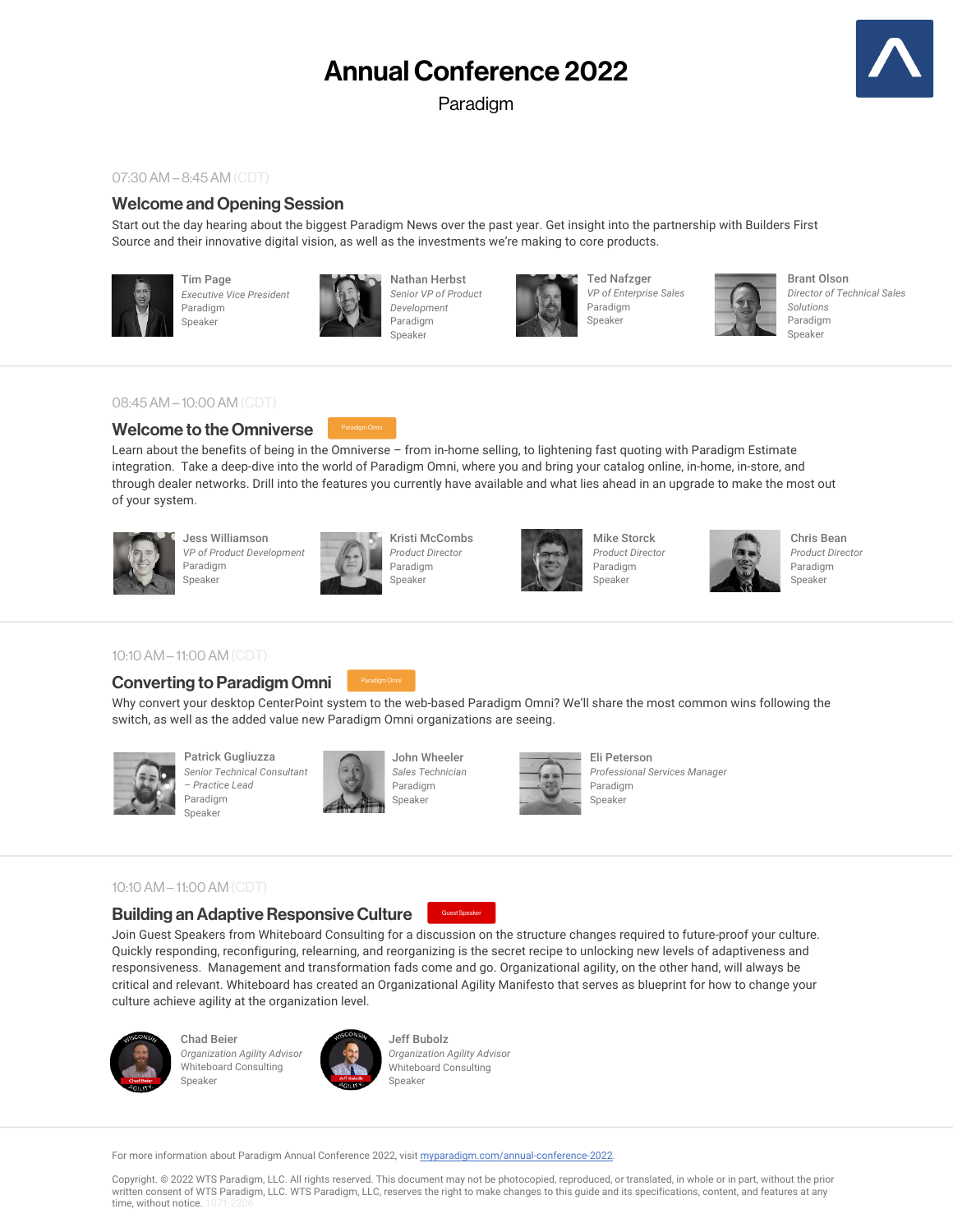# Annual Conference 2022

Paradigm



#### 11:00 AM – 12:00 PM (CDT)

# Mini Tradeshow and Networking

Take a break and browse the Tradeshow Booths for topics discussed throughout the morning.

#### 12:00 PM – 1:00 PM (CDT)

Lunch and Awards

#### 1:00 PM – 2:00 PM (CDT)

## The Great Digital Transformation

Guest Speaker

Join Guest Speaker Travis Hessman as he discusses the manufacturing industry's rapid and profound change surrounding digital tools. Hear what some of the most successful manufacturers are doing to lead this transformation, along with strategies, technologies, and practices they deployed to make the changes stick.



Travis Hessman *Chief Editor* IndustryWeek **Speaker** 

# 2:10 PM – 3:00 PM (CDT)

#### Paradigm Nexus Paradigm Nexus Roadmap

Paradigm Nexus (the software formerly known as MasterPoint) is ready for its closeup. We're doubling down on improvements for our Nexus customers and can't wait to share the features in store for next year.



Chris Bean *Product Director* Paradigm Speaker



Jamie Doser *Senior Systems Consultant* Paradigm Speaker

## 2:10 PM – 3:00 PM (CDT)

# Integrating to Omni with APIs

Learn all about the APIs that are available as part of the Paradigm Omni platform and see how other organizations have used APIs to integrate with other third-party systems. We'll also demonstrate Swagger, the new API documentation.



Rob Vandersteen *Senior Technical Consultant – Practice Lead* Paradigm Speaker



Dan Story *Senior Product Analyst* Paradigm Speaker

For more information about Paradigm Annual Conference 2022, visit myparadigm.com/annual-conference-2022.

Copyright. © 2022 WTS Paradigm, LLC. All rights reserved. This document may not be photocopied, reproduced, or translated, in whole or in part, without the prior written consent of WTS Paradigm, LLC. WTS Paradigm, LLC, reserves the right to make changes to this guide and its specifications, content, and features at any time, without notice. 1071-220